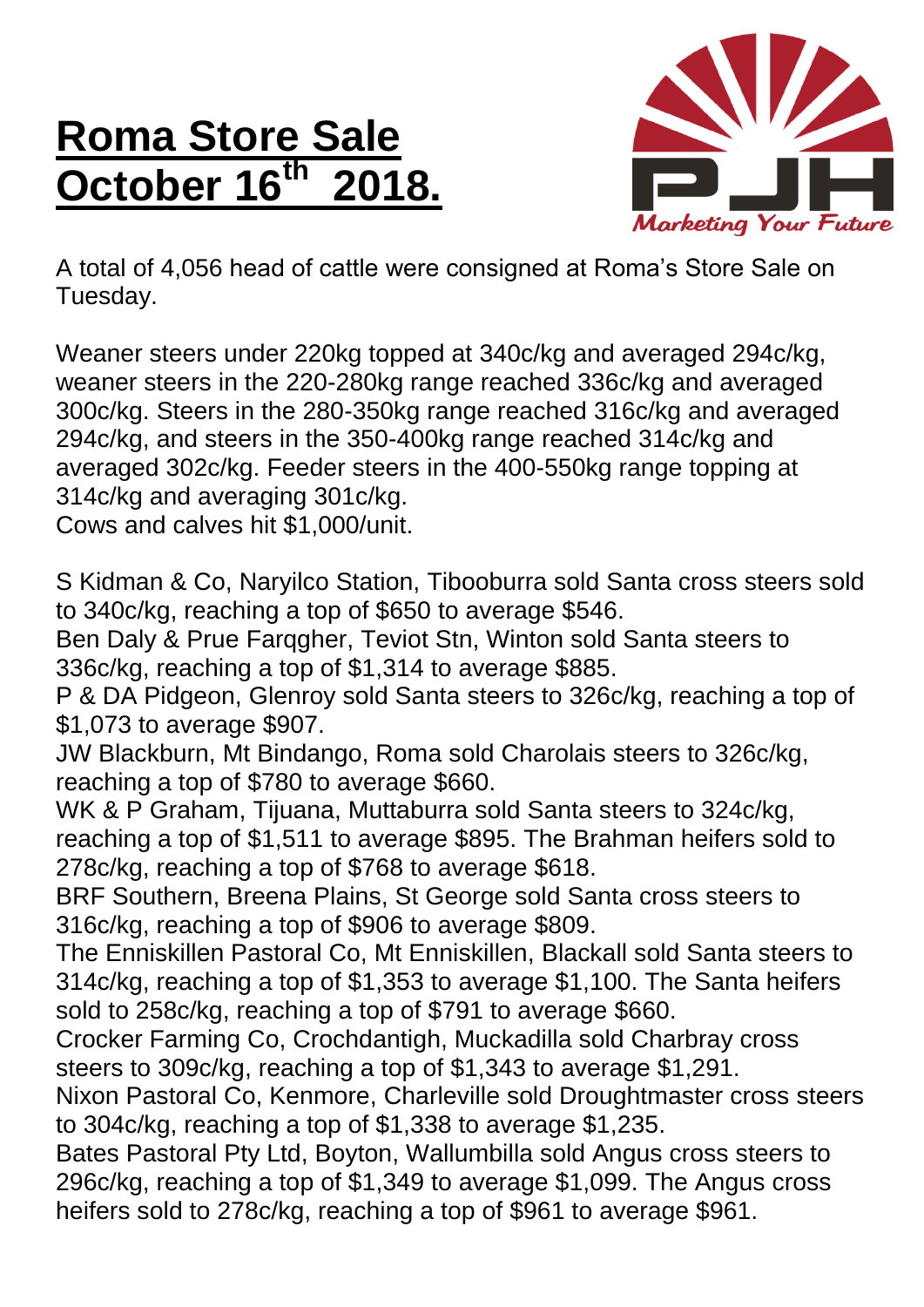O'Toole Rural, Shardelands, St George sold Angus cross steers to 296c/kg, reaching a top of \$876 to average \$876.

Tewinga Pastoral Holdings, Slashers Creek, Boulia sold Santa cross steers to 292c/kg, reaching a top of \$894 to average \$843. Scott Dalton, Roma sold Brahman steers to 280c/kg, reaching a top of \$1,765 to average \$1,765.

Heifers under 220kg topped at 274c/kg and averaged 242c/kg, while heifers in the 220-280kg range topped at 291c/kg and averaged 266c/kg. Heifers in the 280-350kg range topped at 288c/kg, averaging 251c/kg. Heifers in the 350-450kg range topped at 264c/kg, averaging 248c/kg.

Guthrie Pastoral Group, Baroona, Injune sold Santa cross heifers to 291c/kg, reaching a top of \$797 to average \$759.

Wondolin P/Co, Wondolin, Wallumbilla sold Angus cross heifers to 288c/kg, reaching a top of \$838 to average \$748.

Ryan Bros, Carlow, Blackall sold Santa heifers to 270c/kg, reaching a top of \$1,283 to average \$896. The Santa cows sold to 259c/kg, reaching a top of \$1,408 to average \$1,243.

AC & K Day, Jaccondoll, Barcaldine sold Droughtmaster cross heifers to 256c/kg, reaching a top of \$456 to average \$456.

Cows in the 300-400kg range reached 261c/kg and averaged 186c/kg, while cows in the 400kg-500kg range reached 263c/kg and averaged 228c/kg. Cows over 500kg topped at 267c/kg, averaging 243c/kg.

Smithco Management Pty Ltd, Innisfallen, Morven sold Brahman cross cows to 267c/kg, reaching a top of \$1,531 to average \$1,414. Elliott Cattle Co, Enryb, Corfield sold Charbray cross cows to 247c/kg, reaching a top of \$1,148 to average \$962.

## *PJH sell 6 th position next week.*

*Please be aware that all cattle being sold must be accompanied by a National Cattle Health Declaration as well as NVD*